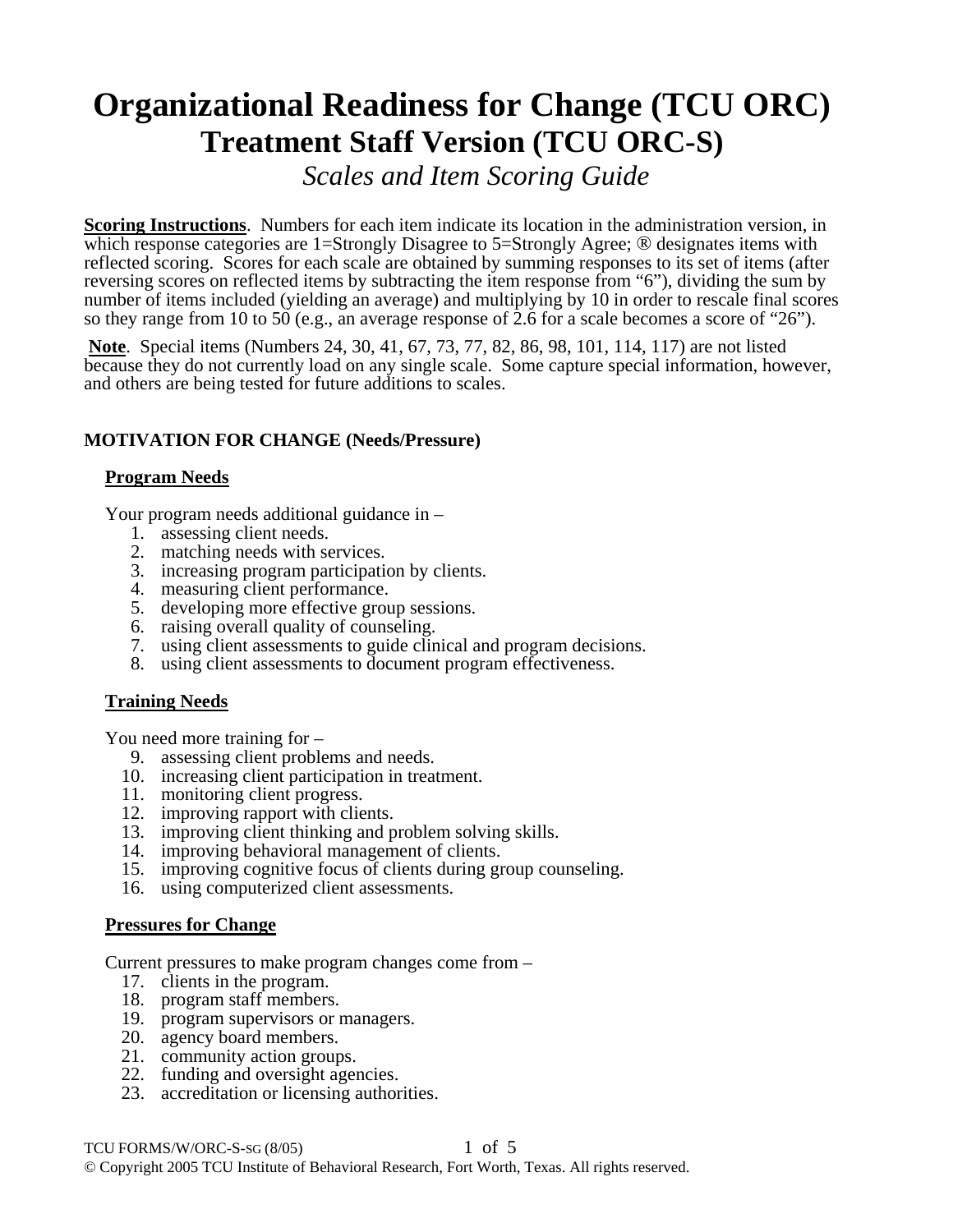#### **RESOURCES**

#### **Offices**

- 25. Your offices and equipment are adequate.
- 34. Facilities here are adequate for conducting group counseling.
- 74. Offices here allow the privacy needed for individual counseling.
- 108. This program provides a comfortable reception/waiting area for clients.

#### **Staffing**

- 58. There are enough counselors here to meet current client needs.
- 92. A larger support staff is needed to help meet program needs. ®
- 110. Frequent staff turnover is a problem for this program. ®
- 111. Counselors here are able to spend enough time with clients.
- 112. Support staff here have the skills they need to do their jobs.
- 113. Clinical staff here are well-trained.

#### **Training**

- 33. Staff training and continuing education are priorities at this program.
- 48. You learned new skills or techniques at a professional conference in the past year.
- 59. The budget here allows staff to attend professional conferences each year.
- 85. This program holds regular inservice training.

#### **Equipment**

- 46. Client assessments here are usually conducted using a computer.
- 56. Computer problems are usually repaired promptly at this program.
- 62. Most client records here are computerized.
- 90. You have a computer to use in your personal office space at work.
- 107. Computer equipment at this program is mostly old and outdated. ®
- 109. Staff here feel comfortable using computers.
- 115. More computers are needed in this program for staff to use. ®

#### **Internet**

- 37. You used the Internet (World Wide Web) to communicate with other treatment professionals (e.g., list serves, bulletin boards, chat rooms) in the past month.
- 44. You have easy access for using the Internet at work.
- 71. You used the Internet (World Wide Web) to access drug treatment information in the past month.
- 102. You have convenient access to e-mail at work.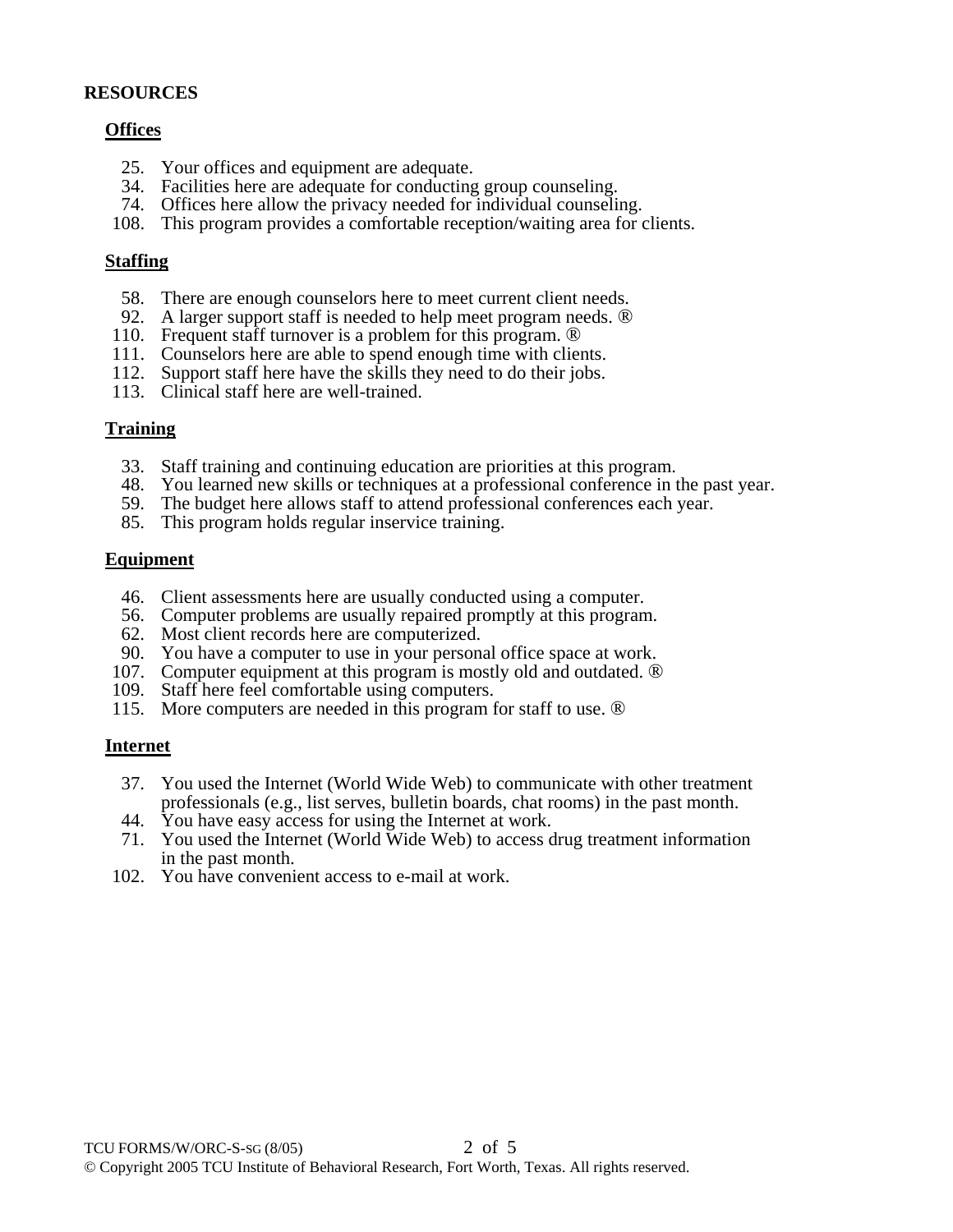## **STAFF ATTRIBUTES**

## **Growth**

- 52. This program encourages and supports professional growth.
- 54. You read about new techniques and treatment information each month.
- 60. You have enough opportunities to keep your counseling skills up-to-date.
- 81. You regularly read professional journal articles or books on drug abuse treatment.
- 94. You do a good job of regularly updating and improving your skills.

## **Efficacy**

- 26. You have the skills needed to conduct effective group counseling.
- 49. You consistently plan ahead and carry out your plans.
- 68. You usually accomplish whatever you set your mind on.
- 89. You are effective and confident in doing your job.
- 96. You have the skills needed to conduct effective individual counseling.

#### **Influence**

- 35. You frequently share your knowledge of new counseling ideas with other staff.
- 43. Staff generally regard you as a valuable source of information.
- 83. Other staff often ask your advice about program procedures.
- 88. Other staff often ask for your opinions about counseling and treatment issues.
- 100. You often influence the decisions of other staff here.
- 106. You are viewed as a leader by other staff here.

#### **Orientation (scale not computed)**

- 29. Psychodynamic theory is commonly used in your counseling here.
- 39. Pharmacotherapy and medications are important parts of this program.
- 53. Behavior modification (contingency management) is used with many of your clients here.
- 78. 12-step theory (AA/NA) is followed by many of the counselors here.
- 105. Cognitive theory (RET, RBT, Gorski) guides much of your counseling here.

## **Adaptability**

- 63. You are willing to try new ideas even if some staff members are reluctant.
- 64. Learning and using new procedures are easy for you.
- 75. You are sometimes too cautious or slow to make changes. ®
- 104. You are able to adapt quickly when you have to shift focus.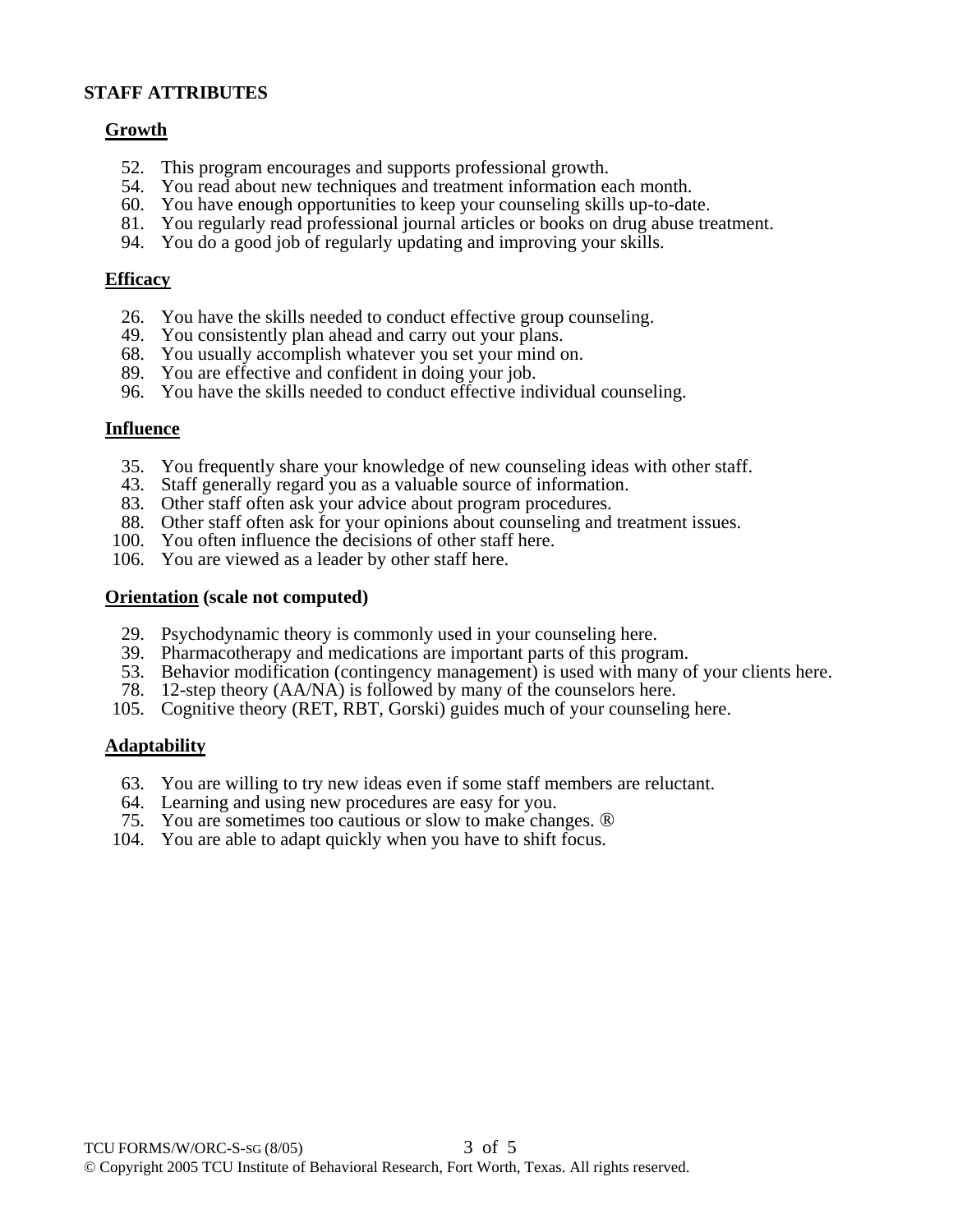# **ORGANIZATIONAL CLIMATE**

#### **Mission**

- 27. Some staff get confused about the main goals for this program. ®
- 31. Program staff understand how this program fits as part of the treatment system in your community.
- 47. Your duties are clearly related to the goals of this program.
- 65. This program operates with clear goals and objectives.
- 99. Management here has a clear plan for this program.

#### **Cohesion**

- 28. Staff here all get along very well.
- 40. There is too much friction among staff members. ®
- 45. The staff here always work together as a team.
- 55. Staff here are always quick to help one another when needed.
- 61. Mutual trust and cooperation among staff in this program are strong.
- 91. Some staff here do not do their fair share of work.  $\overline{\mathbb{D}}$

#### **Autonomy**

- 32. Treatment planning decisions for clients here often have to be revised by a counselor supervisor. ®
- 38. Management here fully trusts your professional judgment.
- 51. Counselors here are given broad authority in treating their own clients.
- 70. Counselors here often try out different techniques to improve their effectiveness.
- 76. Staff members are given too many rules here. ®

#### **Communication**

- 42. Ideas and suggestions from staff get fair consideration by program management.
- 72. The formal and informal communication channels here work very well.
- 79. Program staff are always kept well informed.
- 84. More open discussions about program issues are needed here. ®
- 95. Staff members always feel free to ask questions and express concerns in this program.

#### **Stress**

- 50. You are under too many pressures to do your job effectively.
- 66. Staff members often show signs of stress and strain.
- 80. The heavy workload here reduces program effectiveness.
- 97. Staff frustration is common here.

#### **Change**

- 57. Novel treatment ideas by staff are discouraged. ®
- 69. It is easy to change procedures here to meet new conditions.
- 87. You frequently hear good staff ideas for improving treatment.
- 93. The general attitude here is to use new and changing technology.
- 103. You are encouraged here to try new and different techniques.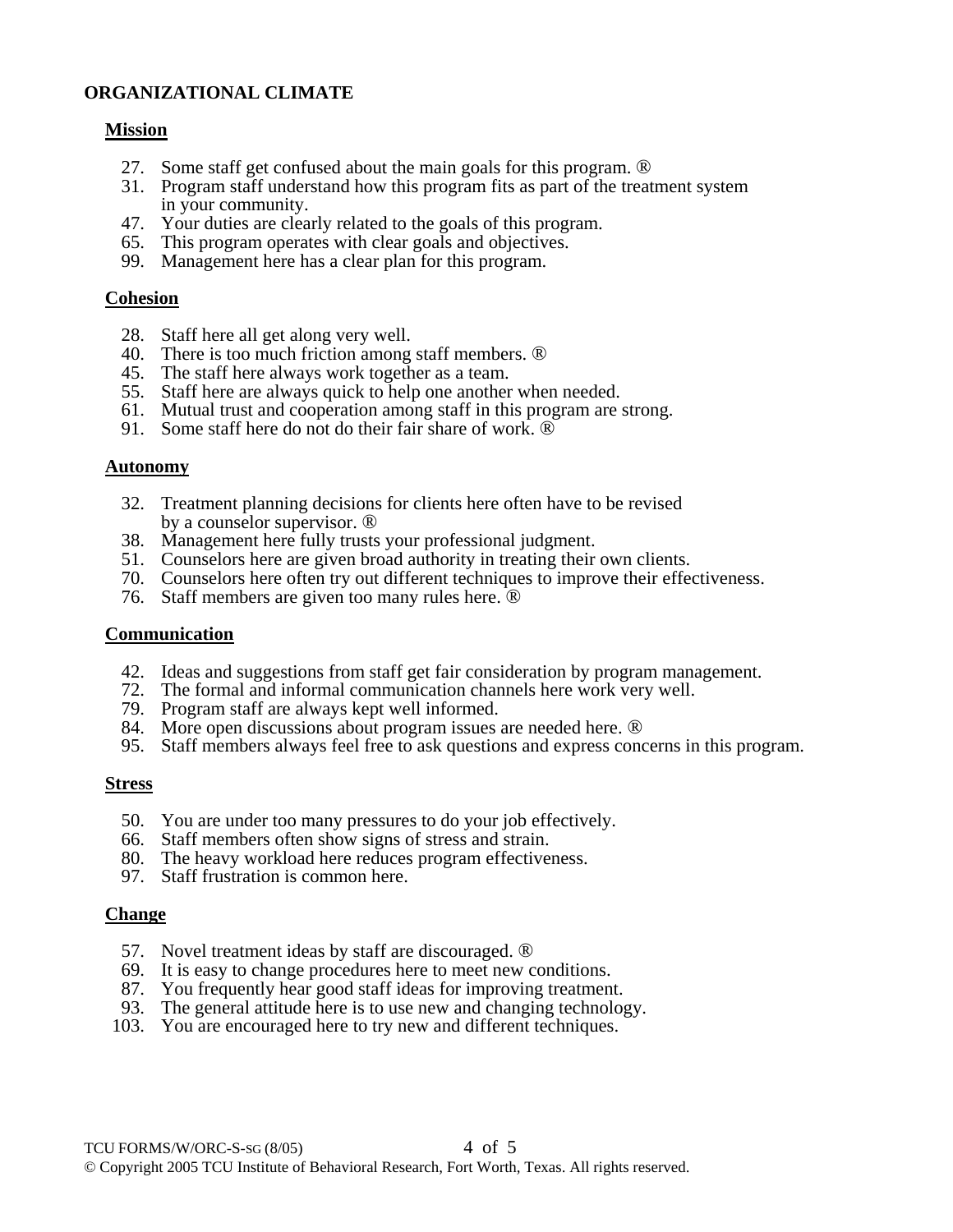# **TRAINING EXPOSURE AND UTILIZATION**

## **Training Satisfaction**

- 36. You were satisfied with the training offered at workshops available to you last year.
- 116. You were satisfied with the training opportunities available to you last year.

# **Training Exposure**

(response categories: 1="None"; 2="1"; 3="2"; 4="3"; 5="4 or More")

- 118. In the last year, how often did you attend training workshops held within 50 miles of your agency?
- 119. In the last year, how often did you attend training workshops held more than 50 miles from your agency?
- 120. How many workshops do you expect to attend in the next 12 months?
- 121. In the last year, how many times did outside trainers come to your agency to give workshops?
- 122. In the last year, how many times did your agency offer special, in-house training?

# **Training Utilization – Individual-level**

(response categories: 1="Never"; 2="Rarely"; 3="Sometimes"; 4="A Lot"; 5="Almost Always")

- 123. When you attend workshops, how often do you try out the new interventions or techniques learned?
- 124. Are your clients interested or responsive to new ideas or counseling materials when you try them?
- 125. In recent years, how often have you adopted (for regular use) new counseling interventions

or techniques from a workshop?

 126. When you have adopted new ideas into your counseling, how often have you encouraged other staff to try using them?

## **Training Utilization – Program-level**

(response categories: 1="Never"; 2="Rarely"; 3="Sometimes"; 4="A Lot"; 5="Almost Always")

- 127. How often do new interventions or techniques that the staff from your program learn at workshops get adopted for general use?
- 128. How often do new ideas learned from workshops get discussed or presented at your staff meetings?
- 129. How often does the management at your program recommend or support new ideas or techniques for use by all counselors?